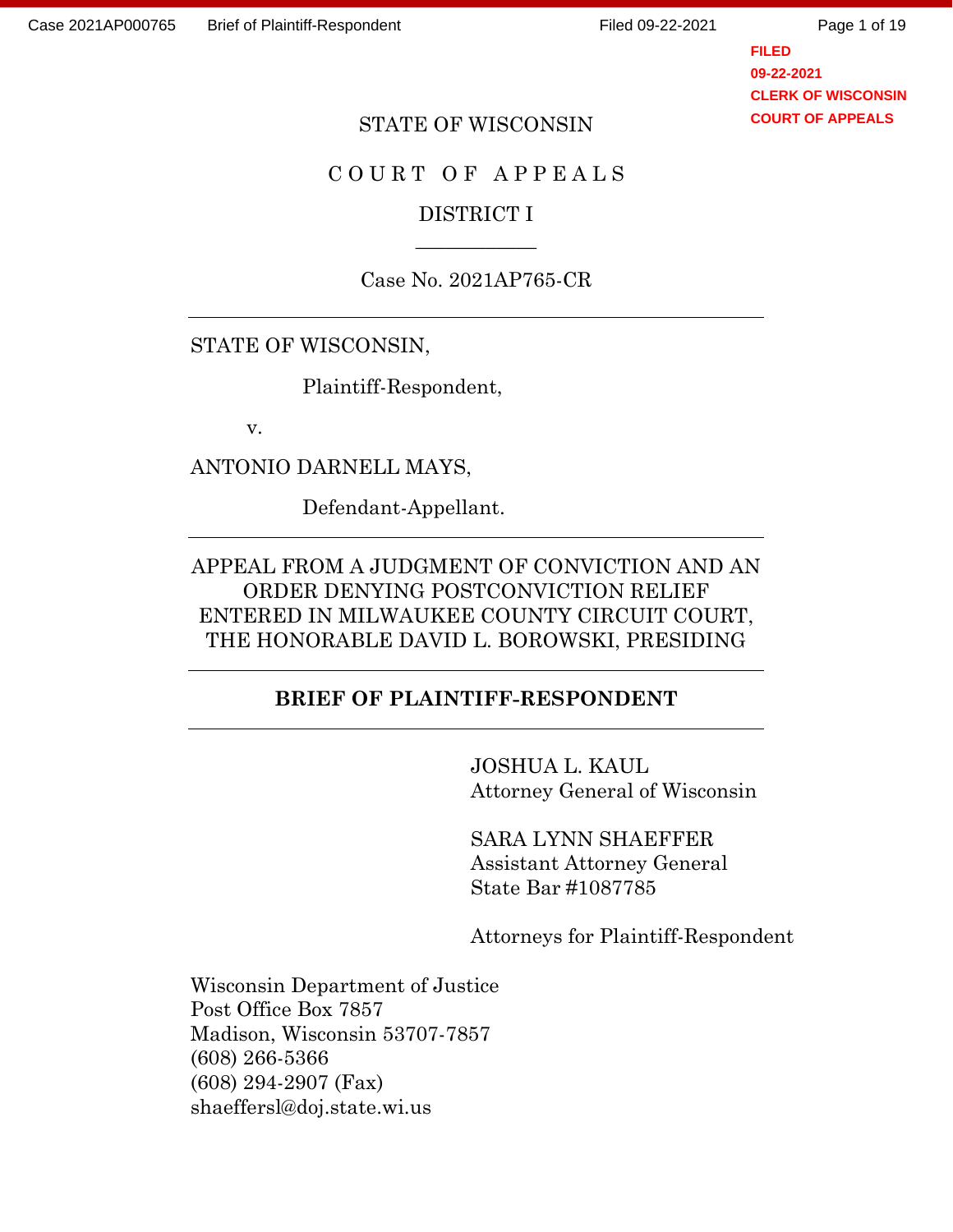# **TABLE OF CONTENTS**

| <b>PAGE</b>                                                                                                                      |  |
|----------------------------------------------------------------------------------------------------------------------------------|--|
|                                                                                                                                  |  |
| STATEMENT ON ORAL ARGUMENT                                                                                                       |  |
|                                                                                                                                  |  |
|                                                                                                                                  |  |
|                                                                                                                                  |  |
| The circuit court correctly determined that<br>felony murder based on the underlying<br>felony of armed burglary is a crime that |  |
| A.<br>Mays was charged with felony<br>murder based on intent to recklessly                                                       |  |
| $\mathbf{B}$ .<br>Mays ignores the distinction between<br>a reckless criminal act and recklessly                                 |  |
| C.<br>There is no prohibition on charging<br>felony murder with an underlying<br>felony of armed burglary based on               |  |
|                                                                                                                                  |  |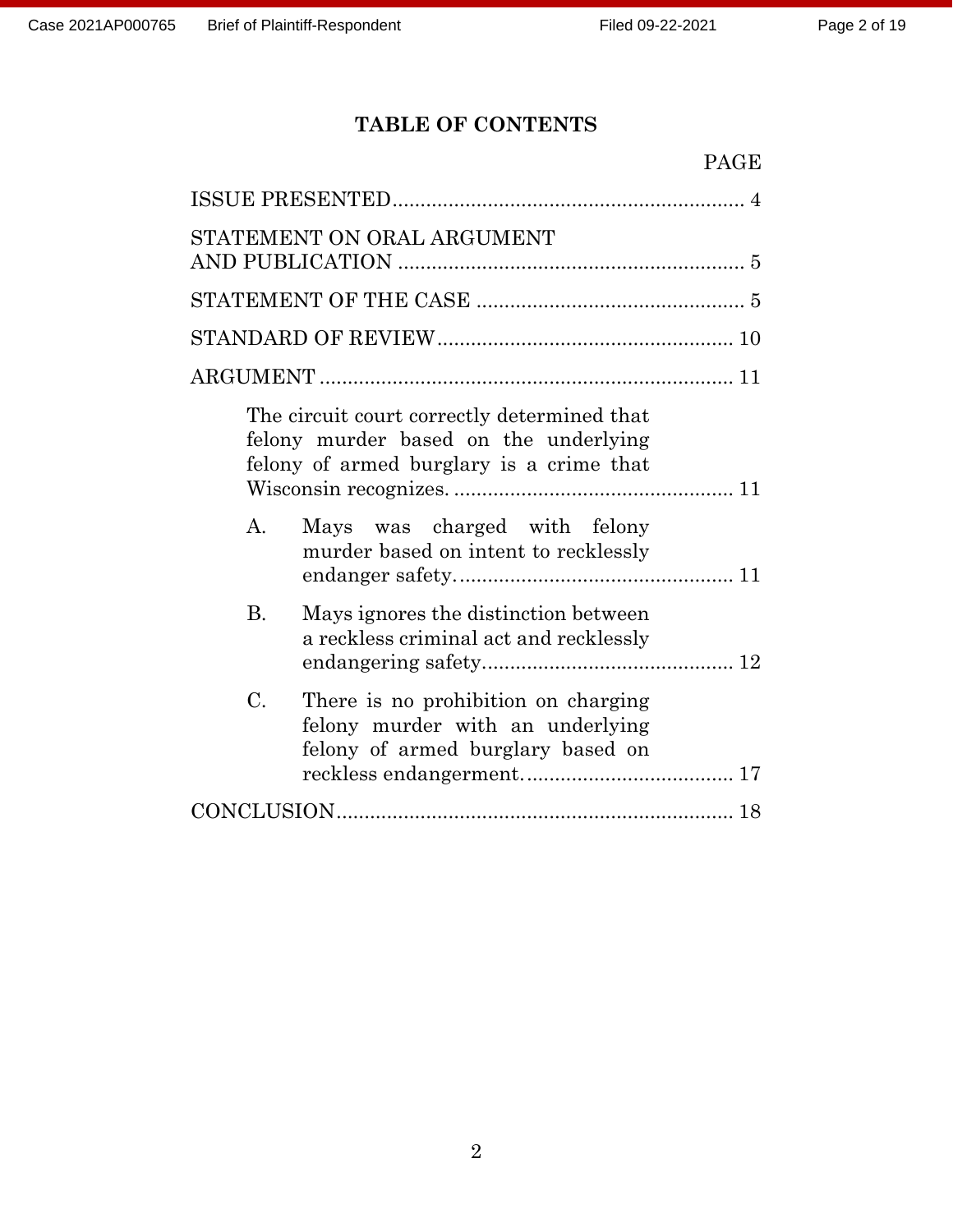# **TABLE OF AUTHORITIES**

### **Cases**

| <b>Statutes</b>                                                           |
|---------------------------------------------------------------------------|
| State v. Smith,<br>55 Wis. 2d 304, 198 N.W.2d 630 (1972)  12              |
| State v. Melvin,<br>49 Wis. 2d 246, 181 N.W.2d 490 (1970)  12, 13         |
| State v. Kloss,<br>2019 WI App 13, 386 Wis. 2d 314,                       |
| State v. Carter,<br>44 Wis. 2d 151, 170 N.W.2d 681 (1969)  12, 13, 14     |
| State v. Briggs,<br>218 Wis. 2d 61, 579 N.W.2d 783 (Ct. App. 1998) 10, 11 |

| Wayne R. LaFave,                                       |  |
|--------------------------------------------------------|--|
| 1 Substantive Criminal Law § 11.1(c) (3d ed. 2017)  16 |  |
|                                                        |  |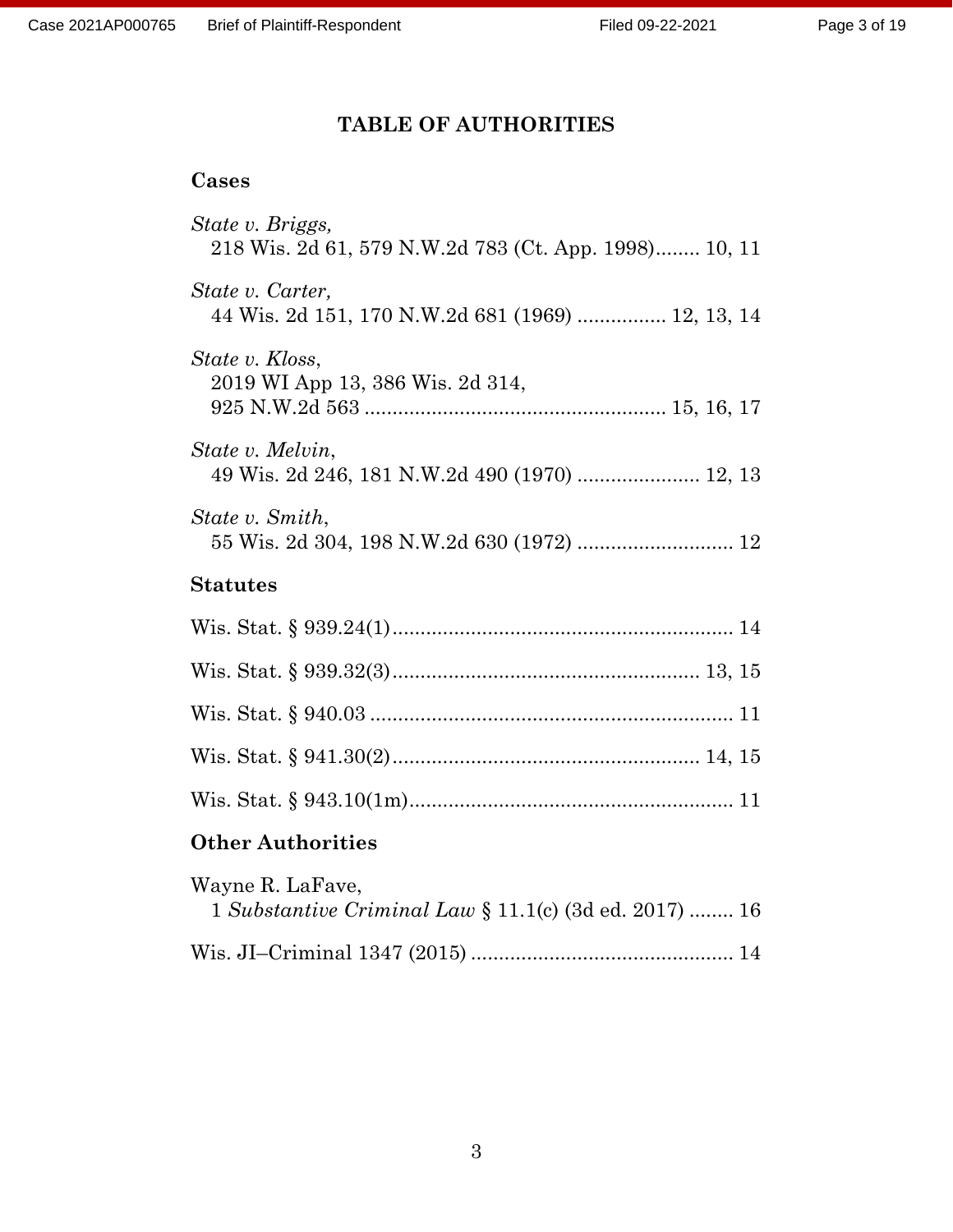#### **ISSUE PRESENTED**

The State charged Antonio Darnell Mays with two counts of first-degree reckless homicide while armed and two counts of being a felon in possession of a firearm. On the third day of trial, the State filed an amended information: Count 1 now charged Mays with felony murder with the underlying felony of armed burglary. The State's theory was that Mays entered a dwelling with the intent to commit the felony of second-degree recklessly endangering safety. Mays objected to the amended information and moved to dismiss. Mays later withdrew his objection, however, when the court informed the parties that it would instruct the jury that felony murder with the underlying felony of armed robbery was a lesser-included offense of first-degree reckless homicide while armed.

Mays was convicted of all counts. After sentencing, Mays moved for postconviction relief. He argued that Count 1 should be vacated because "as formulated by the jury instructions, [it] does not set forth a crime cognizable under Wisconsin law." Specifically, Mays argued that "the notion of having the purpose to commit recklessly endangering safety is irreconcilable with the definition of intent." Therefore, "armed burglary, being based on intent to commit a reckless crime, is not a valid offense under Wisconsin law."

The circuit court denied his motion.

Did the circuit court err when it denied May's motion to vacate his conviction for Count 1?

The circuit court held, No.

This Court should affirm. Felony murder with an underlying felony of armed burglary is a cognizable crime in Wisconsin.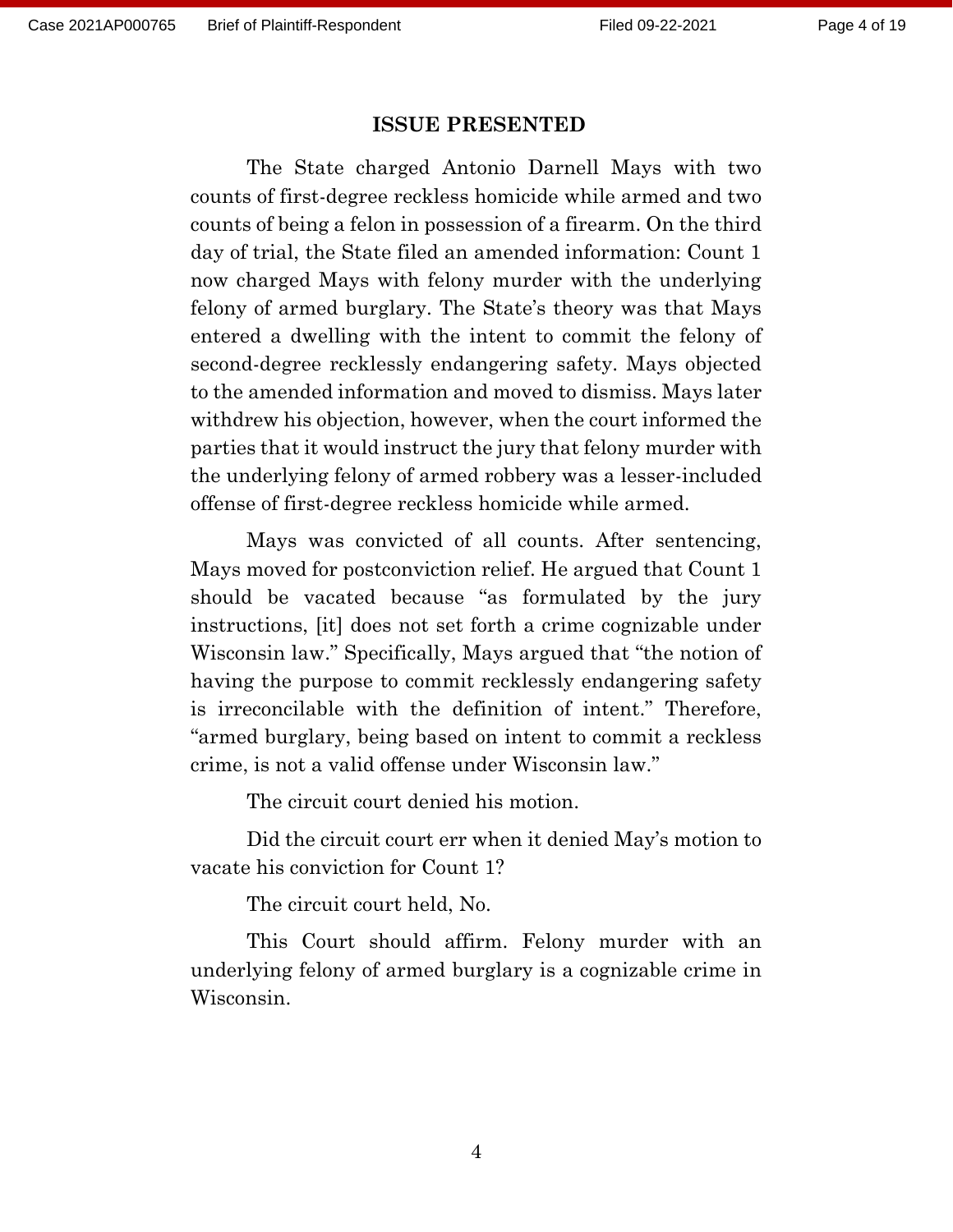### **STATEMENT ON ORAL ARGUMENT AND PUBLICATION**

The State does not request oral argument. It does request publication because there is no Wisconsin case that expressly provides that while a person cannot intend to commit a reckless-result crime, a person *can* intend to commit reckless endangerment. Because reckless endangerment does not require anything other than endangering the safety of another by criminally reckless conduct, a person can intend, and in Mays' case *did intend*, to commit it.

#### **STATEMENT OF THE CASE**

#### *Pretrial and trial proceedings*

The State filed a complaint charging Mays with two counts of first-degree reckless homicide while armed (PTAC) as well as two counts of being a felon in possession of a firearm. (R. 1.) The complaint alleged that Brandon Jones went to an apartment to play dice, and he had been losing money. (R. 1:3.) Jones left, and then he returned to the apartment. (R. 1:2–3.) While on the phone, Jones asked individuals in the apartment what the address was, and Jones relayed the address to the individual on the phone. (R. 1:3.) Jones left again. (R. 1:3.) Shortly after, Mays knocked on the door, and a person inside the apartment asked who it was. (R. 1:3.) Mays did not answer. (R. 1:3.) One person inside either RRR or MTS1—opened the door, and Mays "forced his way" inside and started shooting. (R. 1:3.) Both RRR and MTS were shot and killed. (R. 1:2.)

Based on preliminary ballistics evidence, there appeared to have been three different guns shot in the apartment. (R. 1:2.) Additionally, witnesses saw RRR with a gun during the incident, and they also saw RRR fire back. (R.

<sup>1</sup> The State uses initials for victims RRR and MTS.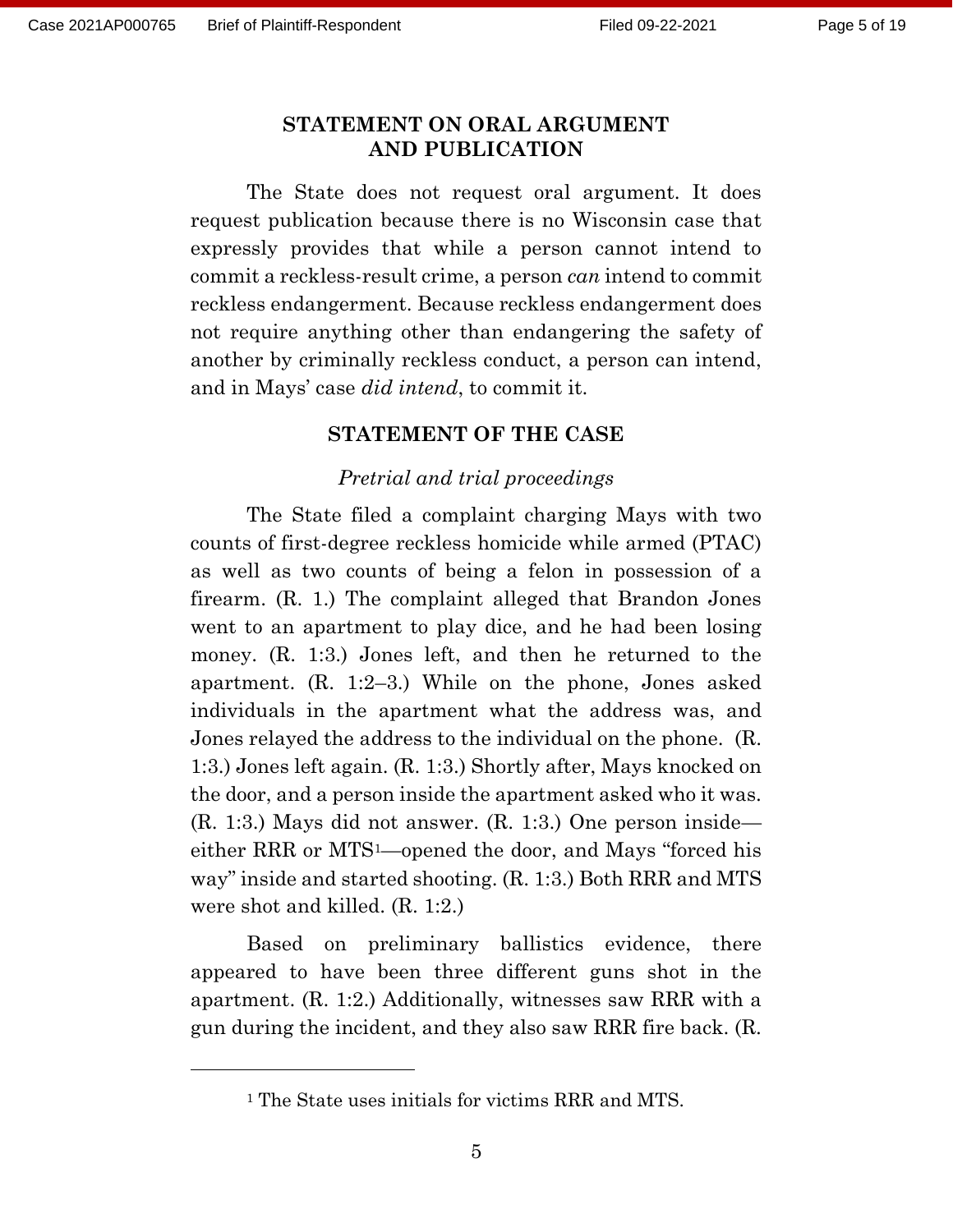1:3.) At trial, defense counsel argued during his opening statement that MTS may have been the one to answer the door, and since MTS was shot in the back, RRR may have been the one who shot him. (R. 225:56.)

On the third day of trial, the State filed an amended information, which changed Count 1 from first-degree reckless homicide (of MTS) while armed to felony murder with the underlying felony of armed burglary. (R. 31.)

The next day, the trial court inquired about the amended information. (R. 230:26–27.) The State explained that it was seeking to change Count 1 based on the evidence that had so far been presented at trial:

Felony murder is a lesser included offense of first degree reckless homicide. In this case, the evidence is and I think has shown from the state's perspective that [MTS] was shot during the course of this unlawful intrusion into the apartment.

What the evidence hasn't shown exactly is who or which bullet hit him because of the volley of gunfire that exchanged.

As a result, it's the state's opinion that this better conforms to the evidence. It's a lesser included. . . . .

Given the fact it's a lesser included, the state believes it's right to file this to conform to the evidence.

I filed it with the basis of an armed burglary being the underlying felony. The state's theory being that the evidence has shown that Mr. Mays unlawfully entered the apartment with the intent to commit the felony which is to shoot [RRR].

### (R. 230:27–28.)

The State elaborated that "the facts support an argument that [Mays] did not consensually enter that apartment but that he forced his way in with the intent to shoot at the individuals inside that apartment namely as we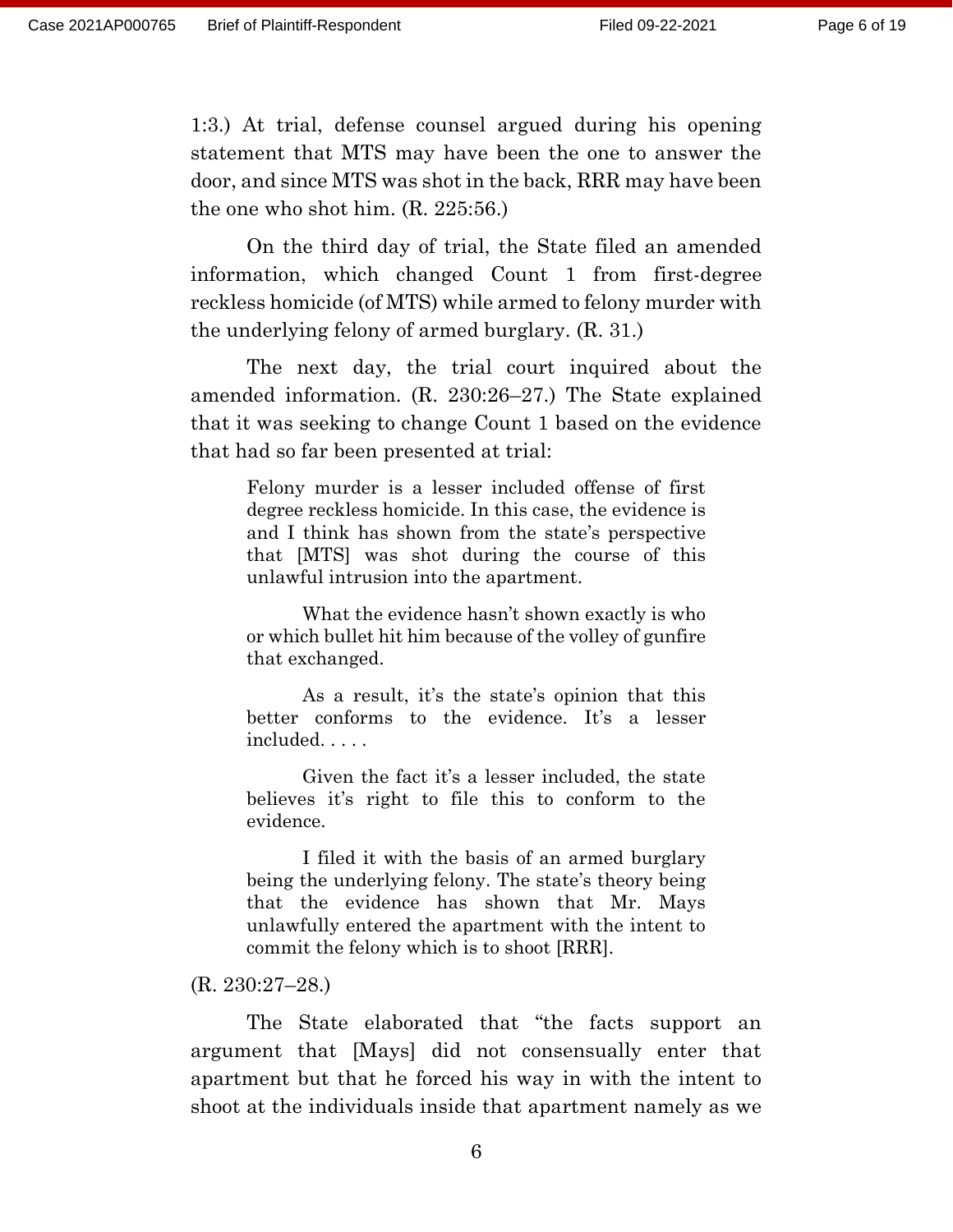heard through Jervita Tisdale<sup>2</sup> that [Mays] went straight for [RRR] and continued shooting at him." (R. 230:32.) According to the State, "[t]hat's the underlying felony second degree recklessly endangering safety that he intended to commit. . . when he entered there; and that's very clearly an applicable burglary, an armed burglary, because he has those guns when he enters." (R. 230:32–33.)

Mays objected and moved to dismiss Count 1. (R. 230:28–30.) He acknowledged that "this amendment takes a 60 year maximum penalty down to a 30 year maximum penalty." (R. 230:29.) However, Mays argued, allowing the State to amend the information midtrial was prejudicial because it affects Mays' opportunity to defend himself. (R. 230:28–29.) The court inquired, "I guess I'm missing the burglary part. Unless the [S]tate is saying the mere entry into the house is the burglary." (R. 230:34.) The State responded that under the burglary statute it requires a person to enter a building or dwelling "with the intent to steal *or* commit a felony." (R. 230:34 (emphasis added).) The State was not arguing that Mays intended to steal. (R. 230:34.) The State continued, "It's the same as when the [S]tate charges a burglary because a man has forcibly entered into his way into a home in order to commit a sexual assault." (R. 230:34.) And, in response to Mays' prejudice argument, the State argued that it had "a right to request it as a lesser included; and if that's how we prefer to proceed, we can certainly do that." (R. 230:35.)

Mays finally argued that the State had insufficient evidence that Mays entered the apartment without consent or that Mays entered with a gun, and therefore "what should happen is count one should be dismissed based on what the State's, you know, admitted lack of evidence is for count one."

<sup>2</sup> Tisdale testified that the individual "bum-rushed in." (R. 227:9.)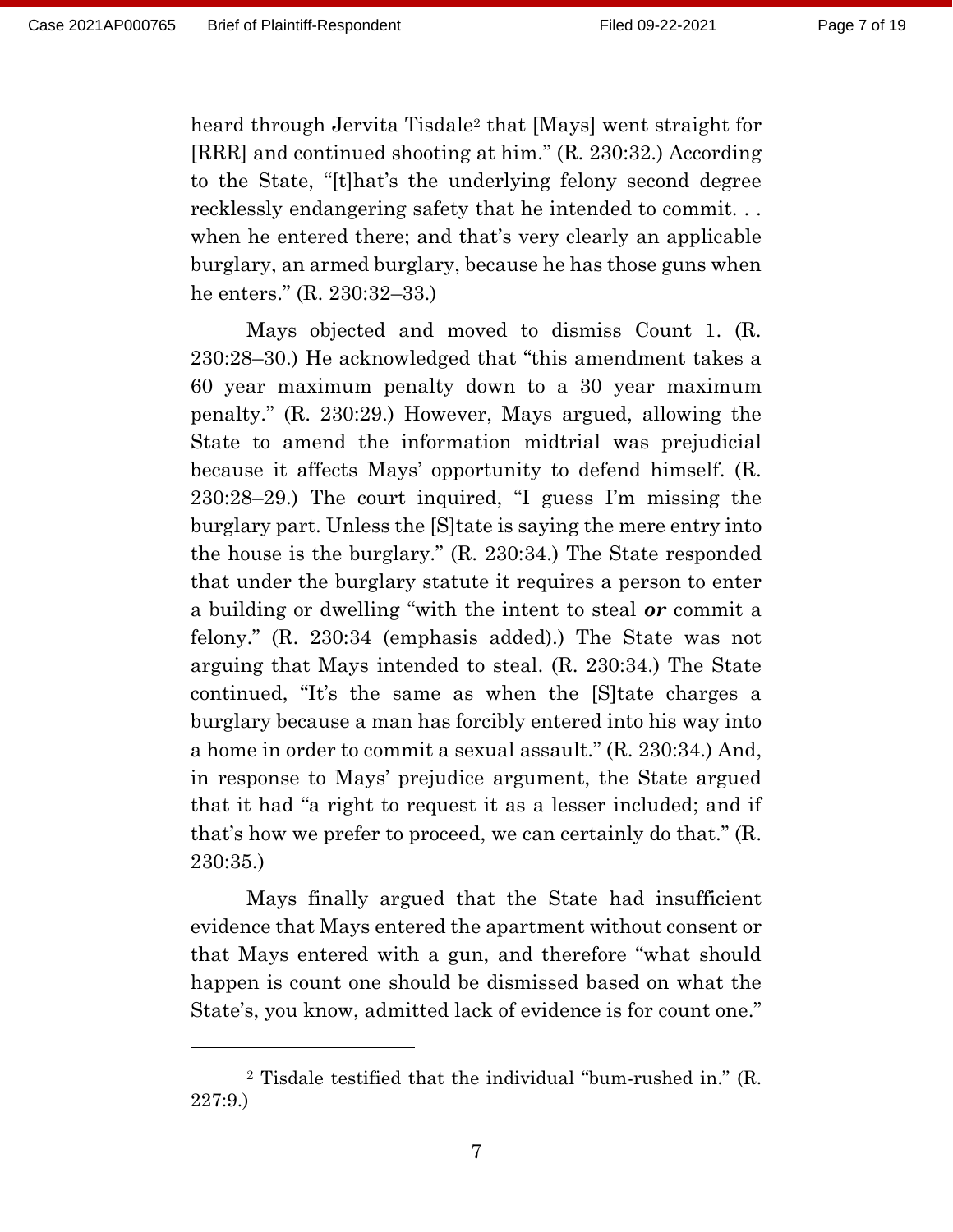(R. 230:36–37.) However, the court noted that with Detective Jeffrey Emanuelson's testimony<sup>3</sup> "the State just got in with their officer enough evidence to in the light most favorable to the [S]tate indicate that there was a burglary by the pushing and bum rushing and entering the house. It's now been testified to not just by a witness but by the officer." (R. 230:60.)

The court informed the parties it would table its decision until later in the day, but that its "inclination is to not allow the amendment but to have it as a lesser included." (R. 230:39, 59.) The State responded that if that's what the court wants, the State can withdraw the amended information and prepare the jury instructions. (R. 230:60.) Defense counsel responded that it "will withdraw our objection to the amended information." (R. 230:60–61.)

Regarding Count 1, the jury instruction laid out the elements of felony murder with an underlying crime of armed burglary. (R. 231:16–18.) For the fourth element of armed burglary, the jury was instructed: "the defendant entered the building with the intent to commit second-degree recklessly endangering safety that is, the defendant intended to commit second-degree recklessly endangering safety at the time the defendant entered the building." (R. 231:19.)

The court then instructed the jury of the two elements of second-degree recklessly endangering safety:

1), the defendant endangered the safety of another human.

2) The defendant endangered the safety of another by criminally reckless conduct.

"Criminally reckless conduct" means: The conduct created a risk of death or great bodily harm to another person; and the risk of death or great

<sup>3</sup> (*See* R. 230:57.)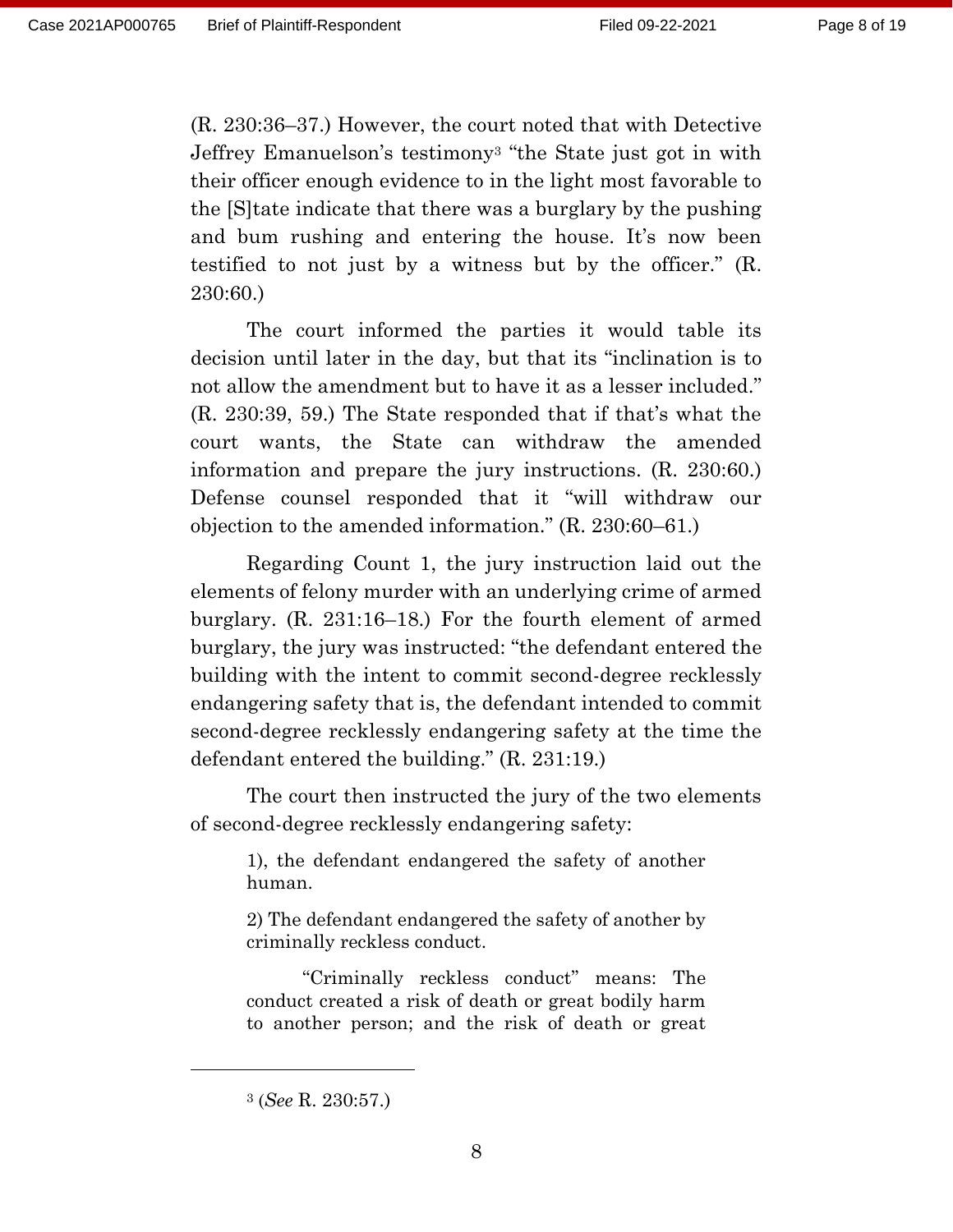bodily harm was unreasonable and substantial; and the defendant was aware that his conduct created the unreasonable and substantial risk of death or great bodily harm.

#### (R. 231:19–20.)

The court provided the jury an additional instruction regarding intent, which included: "The intent to commit second-degree recklessly endangering safety which is an essential element of burglary is no more or less than the mental purpose to commit second-degree recklessly endangering safety formed at any time before the entry, which continued to exist at the time of the entry." (R. 231:20.) Mays did not object to these jury instructions. (R. 231:6–8.)

The jury convicted Mays on all four counts. (R. 232:5– 6.) On Count 1, the court sentenced Mays to 15 years of initial confinement followed by 5 years of extended supervision. (R. 233:33.)

### *Postconviction proceedings*

Mays moved for postconviction relief, requesting that the court vacate Count 1. (R. 203:1.) Although he never objected to the jury instructions, he now argued that Count 1 "as formulated by the jury instructions, does not set forth a crime cognizable under Wisconsin law." (R. 203:1.) According to Mays, "the notion of having the purpose to commit recklessly endangering safety is irreconcilable with the definition of intent." (R. 203:13.) Therefore, "armed burglary, being based on intent to commit a reckless crime, is not a valid offense under Wisconsin law." (R. 203:13.)

The court denied Mays' motion, concluding that it *was* a crime (R. 212:6), and that the State proved that in this case Mays intended to recklessly endanger the safety of others:

Second degree recklessly endangering safety only requires proof that the defendant endangered the safety of another by criminally reckless conduct. It is without dispute that when the defendant burst into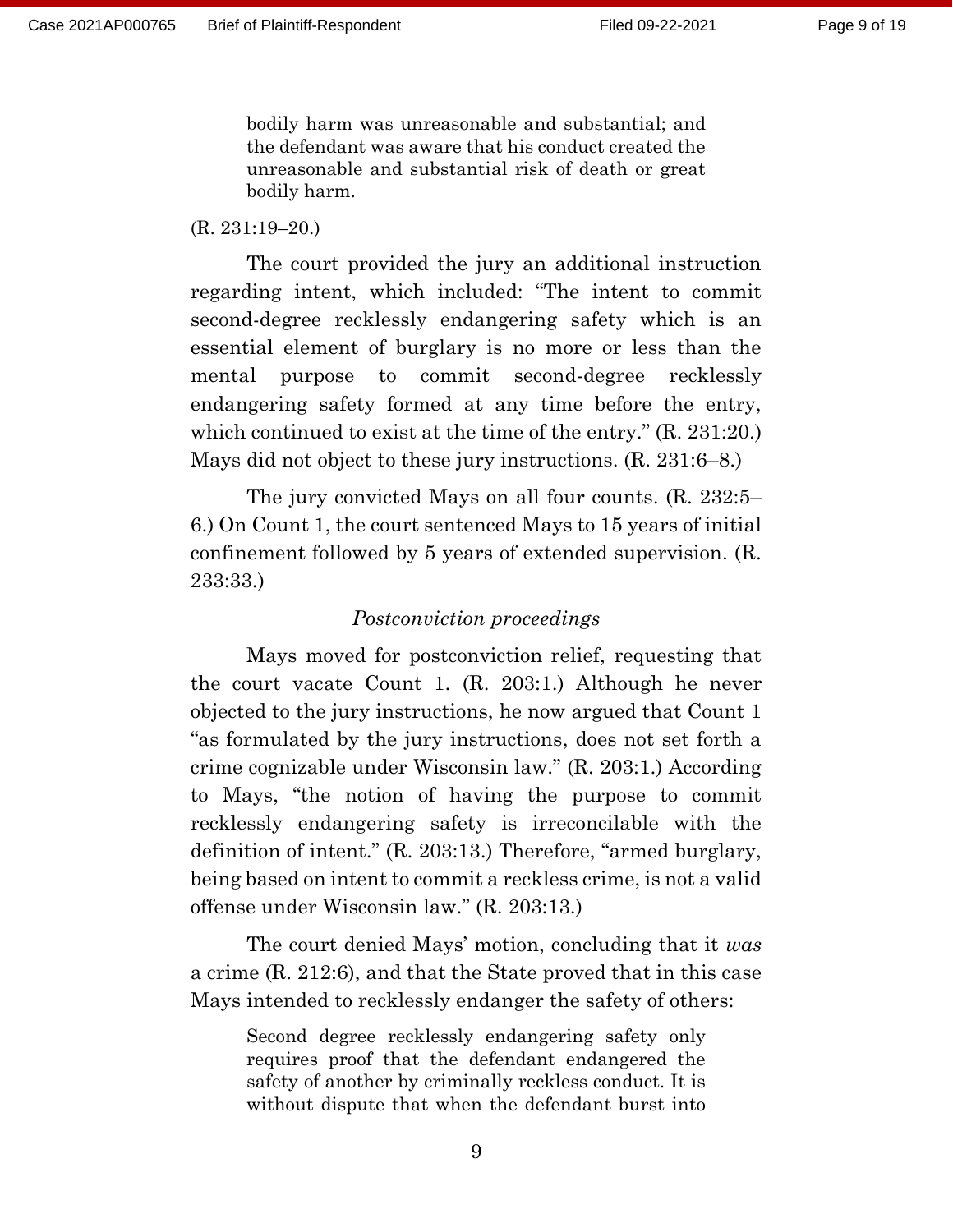the apartment firing his weapon he was recklessly endangering the safety of everyone in that space. There is no material dispute that the defendant intended to do what he did in committing that crime. So, the defendant intended to do what he did, and what he did was to recklessly endanger the safety of others. . . .

(R. 212:4 (footnote omitted).) The court reiterated: "when [Mays] entered the apartment, gun in hand, and began firing, he did so with the *intent* to endanger the safety of another human being by criminally reckless conduct." (R. 212:5–6.) According to the court, "[t]his is plainly a crime under Wisconsin law, and therefore, the defendant's motion to vacate his conviction on count one is denied." (R. 212:6.)

Mays appeals his conviction of Count 1.<sup>4</sup>

## **STANDARD OF REVIEW**

Whether felony murder with the underlying felony of armed burglary is a crime in the State of Wisconsin is a matter of statutory interpretation which this Court reviews *de novo. See State v. Briggs,* 218 Wis. 2d 61, 65, 579 N.W.2d 783 (Ct. App. 1998).

<sup>4</sup> Mays does not challenge the jury's convictions of Counts 2– 4.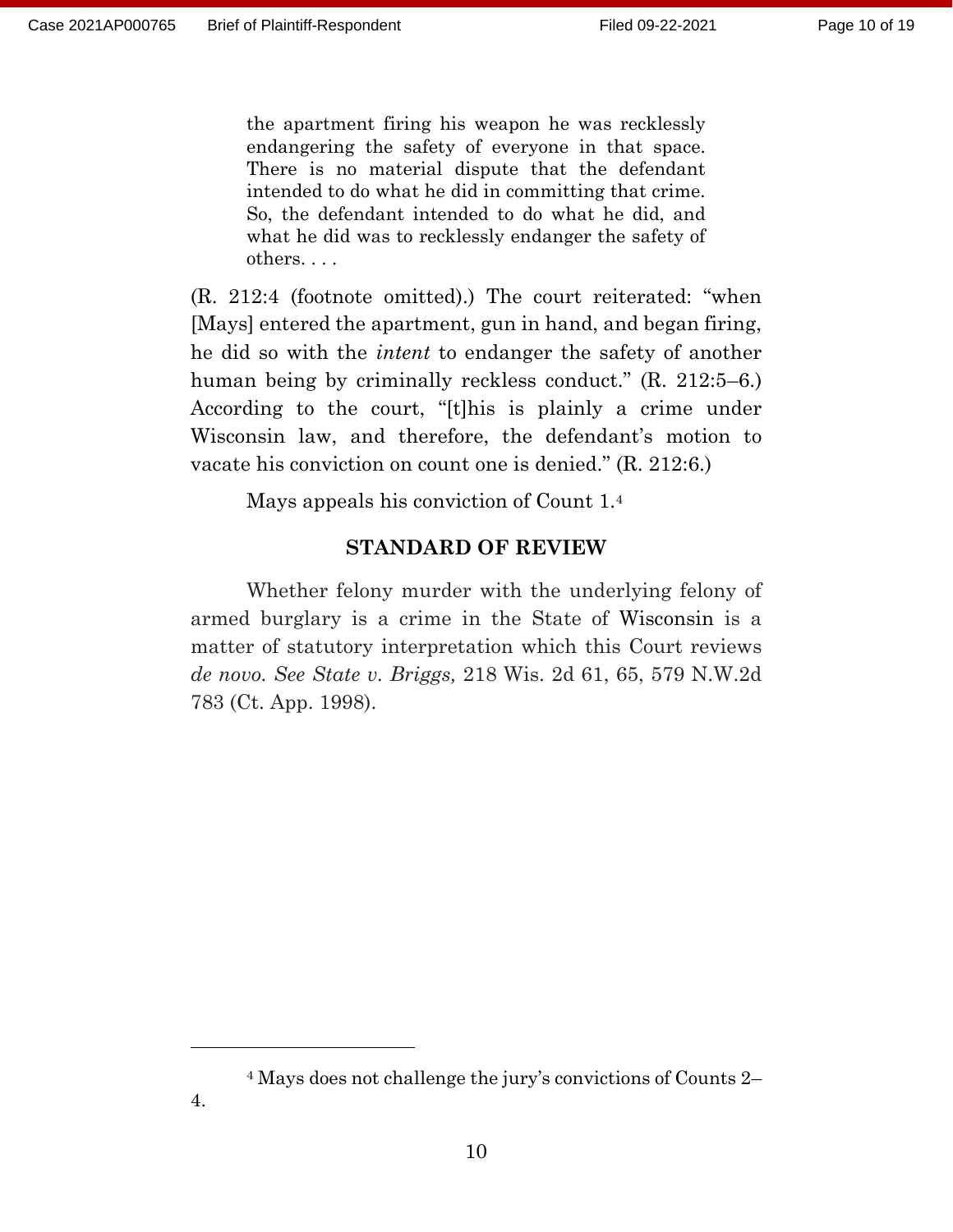#### **ARGUMENT**

**The circuit court correctly determined that felony murder based on the underlying felony of armed burglary is a crime that Wisconsin recognizes.<sup>5</sup>**

The State's theory at trial was that Mays entered the apartment with the *intent* to commit the felony of seconddegree recklessly endangering safety. (R. 230:32–33.) But according to Mays, "burglary based on entry made with *intent*  to commit a *reckless* crime is not an offense under Wisconsin law" because one cannot intentionally commit a reckless crime, and so the court erred when it refused to dismiss Count 1. (Mays' Br. 12, 18.) Mays is incorrect. There is a significant difference between intent to commit a reckless crime and intent to commit reckless endangerment.

## **A. Mays was charged with felony murder based on intent to recklessly endanger safety.**

First, Mays correctly recognizes that "[f]elony murder is committed by one who 'causes the death of another human being while committing or attempting to commit a crime specified.  $\ldots$ " (Mays' Br. 17 (quoting Wis. Stat. § 940.03).) He also correctly recognizes that "[t]he crimes specified in this statute include burglary while armed with a dangerous weapon." (Mays' Br. 17.) Further, Wis. Stat. § 943.10(1m) defines burglary as when someone "intentionally enters" a dwelling "without the consent of the person in lawful

<sup>5</sup> While Mays did not object to the jury instructions on Count 1, the State does not argue that forfeiture or waiver apply because this Court has held that "[s]ubject matter jurisdiction cannot be conferred on the court by consent, and an objection to it cannot be waived." *State v. Briggs*, 218 Wis. 2d 61, 68, 579 N.W.2d 783 (Ct. App. 1998).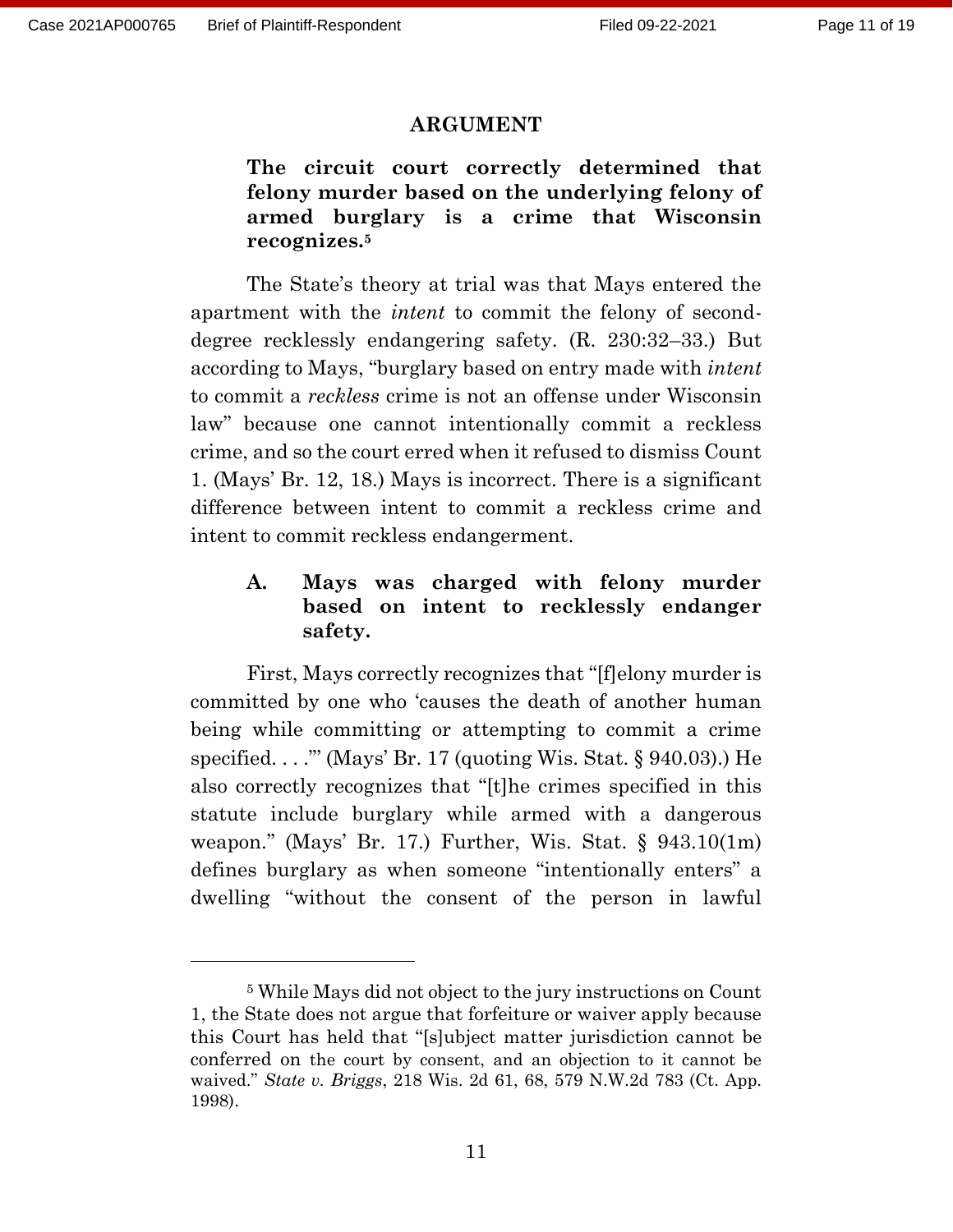possession and with intent to steal *or commit a felony*." (Emphasis added).

The pertinent felony here is second-degree recklessly endangering safety. And this is where Mays loses the mark, as his arguments conflate reckless criminal acts with the crime of recklessly endangering safety.

### **B. Mays ignores the distinction between a reckless criminal act and recklessly endangering safety.**

Mays relies on *State v. Melvin*, 49 Wis. 2d 246, 181 N.W.2d 490 (1970)6, and *State v. Carter,* 44 Wis. 2d 151, 170 N.W.2d 681 (1969) to support his argument that one cannot intend to commit a reckless crime. (Mays' Br. 12–14.) But both cases are inapposite.

*Melvin* held that the crime of attempted reckless homicide does not exist because one cannot intend to recklessly cause a death. 49 Wis. 2d at 250. Under the logic of *Melvin*, Mays argues, "[t]he crime of felony murder based on a burglary, which in turn is based on entry with *intent* to commit a *reckless* crime, does not exist." (Mays' Br. 23 (emphasis in original).)

But as the postconviction court noted, "[t]he problem the *Melvin* court identified in instructing the jury on first degree reckless homicide as an attempt was not so much that it would require the jury to find that the defendant intended to act recklessly but rather that it required the jury to find that he intended to 'attain the result' of death, which would be inconsistent with a finding of recklessness." (R. 212:3–4.) The court correctly determined that *Melvin* did not hold "that one can never intend to act recklessly – of course one can – it

<sup>6</sup> Overruled in part by *State v. Smith*, 55 Wis. 2d 304, 198 N.W.2d 630 (1972).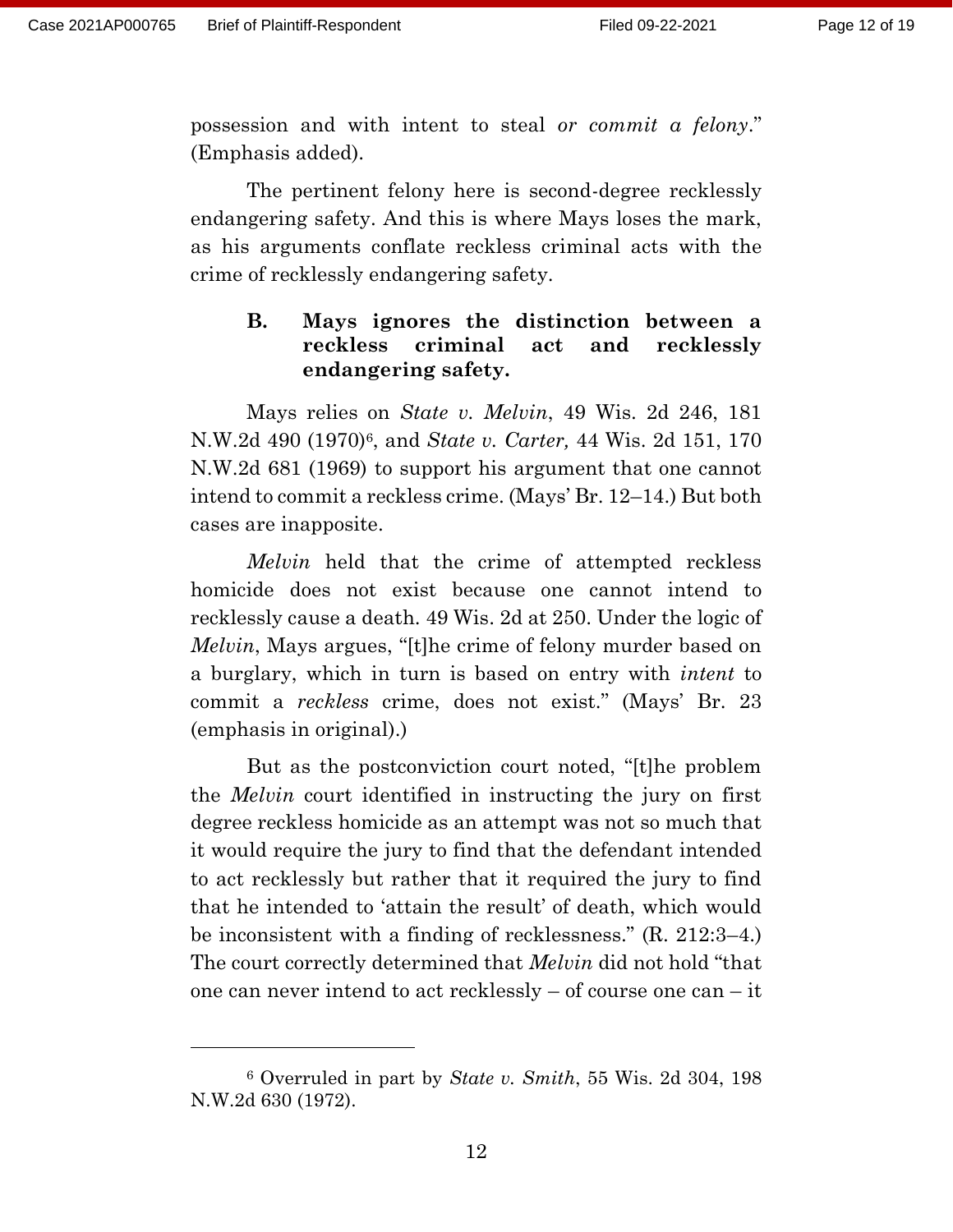is only that one cannot *attempt* to commit a reckless homicide." (R. 212:4.) And contrary to what Mays argues, the postconviction court was correct that this case "does not involve an attempt to commit a reckless homicide. Second degree recklessly endangering safety only requires proof that the defendant endangered the safety of another by criminally reckless conduct." (*Id*.)

Mays claims that the postconviction court's analysis of *Melvin* is "narrow" because it confined *Melvin* to reckless homicide. (Mays' Br. 20, 21.) He argues that "*Melvin* would prohibit charging [second-degree reckless homicide, seconddegree reckless injury, and second-degree recklessly endangering safety] as an attempt, because to do so would require intending the result of a reckless crime." (Mays' Br. 21.) Mays is correct that one cannot attempt reckless homicide or reckless injury. This is because attempt requires an intent to achieve a specific result, Wis. Stat. § 939.32(3), and by definition reckless homicide and reckless injury penalize causing a death or an injury without intent to cause the death or the injury. That is what the court observed in *Melvin.* That's why those crimes cannot be charged as an "attempt," because one cannot "attempt" to cause a specific result without intending to create that result.

But this argument is a red herring, because what happened in this case is qualitatively different than claiming someone attempted to recklessly cause a specific harm. What makes recklessly endangering safety *different* is that recklessly endangering safety expressly penalizes *only* the creation of risk of harm, and since one can intend to create risk of harm, that's why one can intend to recklessly endanger safety.

*Melvin* is also inapposite because in this case, as the postconviction court noted, Count 1 did not charge Mays of an *attempt* crime. For the same reason, *Carter* is inapposite. In *Carter*, this Court concluded that felony murder does not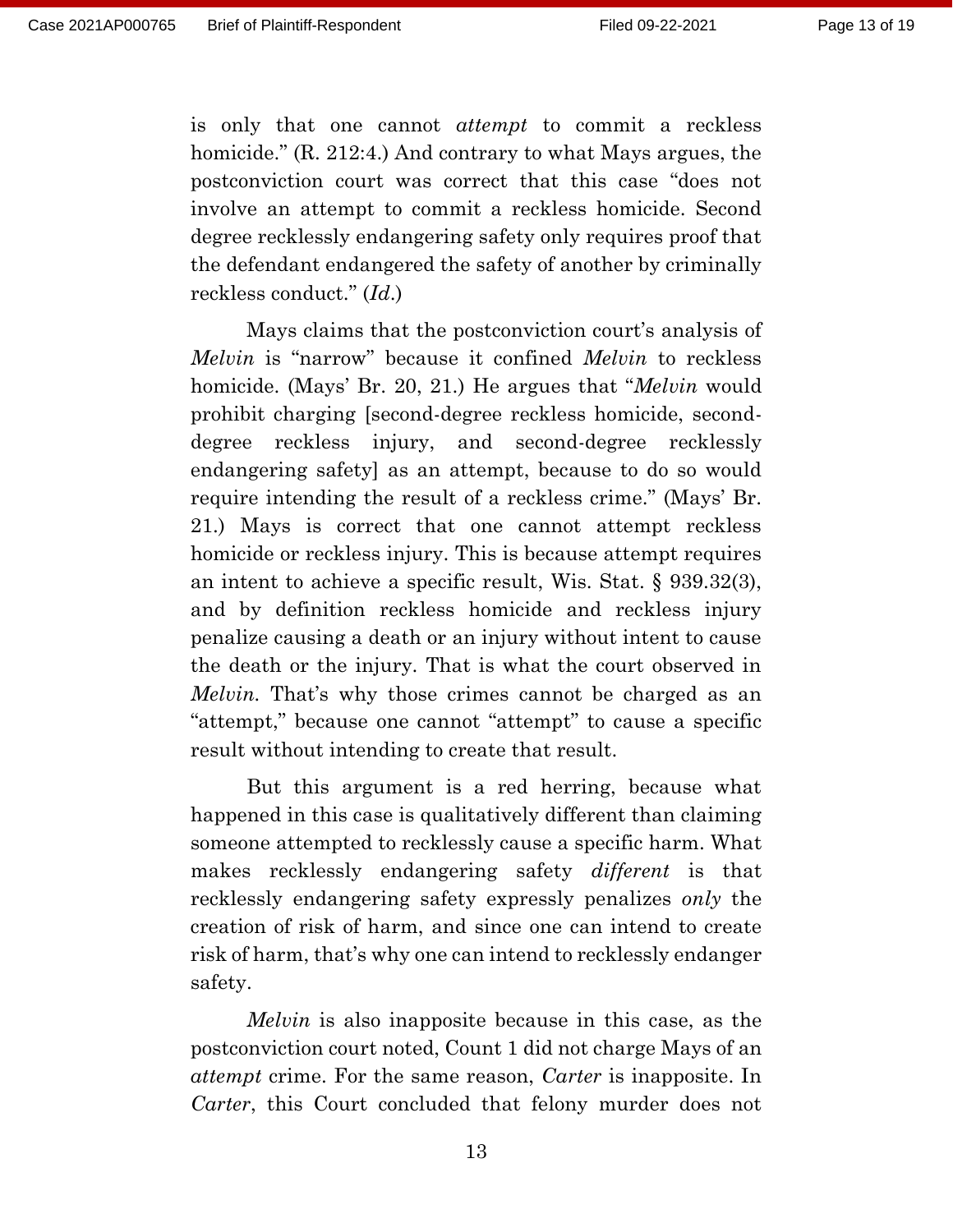require intent, and therefore, "is not reconcilable with the concept of attempt." 44 Wis. 2d at 155.

Here, Mays was charged with entering the apartment with the intent to fire the gun indiscriminately into the apartment—so, the intent to commit criminally reckless conduct and thereby endanger the lives of other human beings—at the point he entered the apartment. And contrary to Mays' argument, a conviction for second-degree recklessly endangering safety does not require that the defendant "intend[ed] the result of a reckless crime." (Mays' Br. 21.) Rather, it only requires that the defendant intended to endanger the safety of another by criminally reckless conduct. *See* Wis. Stat. § 941.30(2); Wis. JI—Criminal 1347 (2015); (R. 231:19–20). This requires that Mays' conduct created an unreasonable and substantial risk of death or great bodily harm to another and that Mays was aware that his conduct created such a risk. *See* Wis. Stat. § 939.24(1); and Wis. JI— Criminal 1347.

Mays' intent argument focuses on whether he (or any defendant) can intend to commit a reckless crime. And he is correct that he cannot intend to commit reckless homicide or reckless injury, because he cannot intend to unintentionally cause a death or injury. But as argued above, the *relevant* intent inquiry in this case is whether Mays intended to *endanger the safety* of MTS by his criminally reckless conduct, which is conduct that created the unreasonable and substantial risk of death. Second-degree recklessly endangering safety had the same two elements it always has (R. 231:19–20), with the focus on "risk." (R. 231:19–20.) However, the fourth element of armed burglary added the intent requirement. (R. 231:19.) Accordingly, the State was required to prove that Mays entered the apartment with the intent to commit second-degree recklessly endangering safety. (R. 231:19.) This is clearly an intent one can have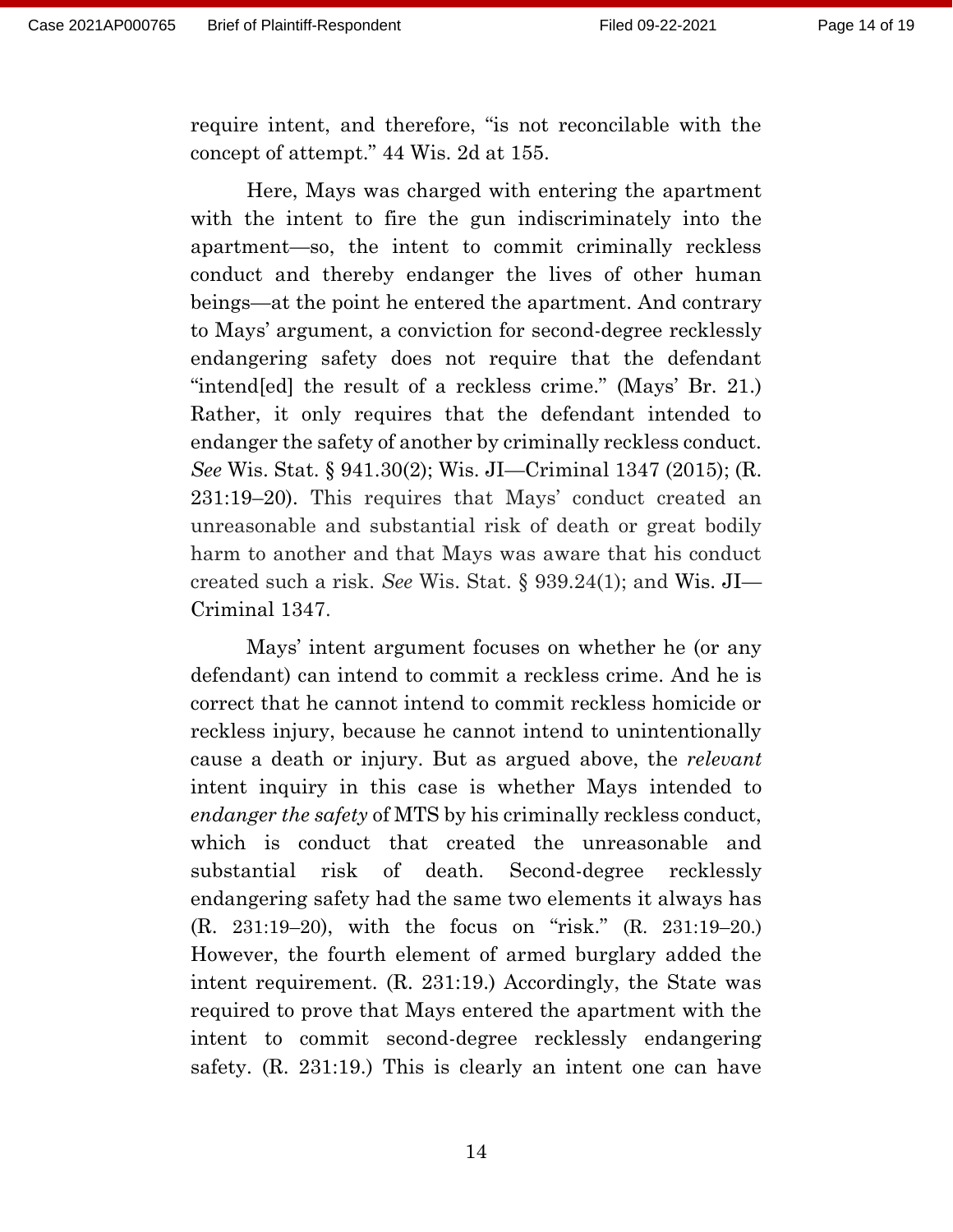under Wisconsin law. As the postconviction court stated, "It's just that simple." (R. 212:4.)

Applying *Melvin* and *Carter*, the State agrees that under Wisconsin law, one cannot attempt to commit a crime which does not itself include an element of specific intent. But that is not this case. In this case, the fourth element of burglary *added* the intent requirement in this case. (R. 231:19.)<sup>7</sup> And as indicated above, the State was required to prove that Mays entered the apartment with the intent to commit second-degree recklessly endangering safety. (*Id*.)

As the postconviction court determined, "more persuasive" is the case *State v. Kloss*, 2019 WI App 13, 386 Wis. 2d 314, 925 N.W.2d 563. (R. 212:4.) In *Kloss*, the defendant appealed his conviction for solicitation of firstdegree reckless injury, claiming that the crime was not

<sup>7</sup> But, even if Mays had been charged with an attempt crime, that would not have caused any infirmity here if the charge would have been attempted recklessly endangering safety, because one can intend to create an unreasonable risk of death or great bodily harm but be thwarted by an intervening factor. For instance, if Mays had burst into the apartment and repeatedly pulled the trigger but the gun jammed, all of the elements of attempted recklessly endangering safety would be met: Mays would have entered the apartment with the intent to create a substantial and unreasonable risk of death to the occupants which was only thwarted by the gun's malfunction. *See* Wis. Stat. §§ 939.32(3) and 941.30(2).

What Mays could *not* be charged with in that scenario is attempted reckless injury. This is because reckless injury requires that the person did not intend to injure the person, but attempt requires intent to commit the specific crime. *See* Wis. Stat. § 939.32(3). Since one cannot intend to unintentionally cause an injury, attempted reckless result crimes do not exist at law. But since the only result required by recklessly endangering safety is the creation of unreasonable risk, one can intend to create that risk. *See* Wis. Stat. § 941.30(2).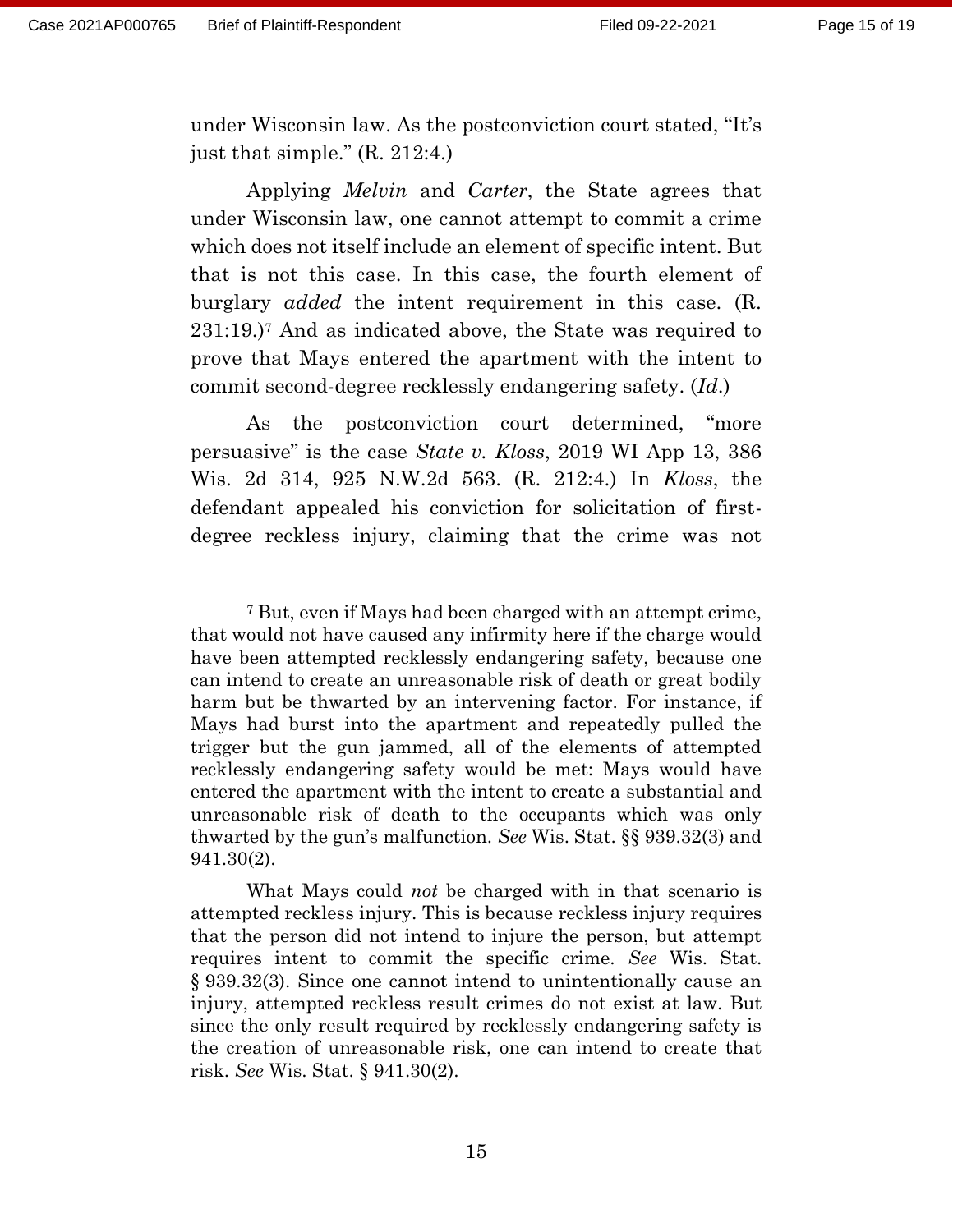cognizable under Wisconsin law. *Id.* ¶ 1. The State alleged that the defendant repeatedly called his wife from jail and instructed her to shoot at officers if they showed up at the Kloss' home. *Id.* ¶¶ 2–3. The defendant noted that the solicitation statute requires "intent that a felony be committed," while reckless injury requires great bodily harm caused by reckless conduct. *Id*. ¶¶ 7–8. The defendant claimed that the level of harm, if any, was unknowable by the very nature of recklessness, and therefore the result cannot be intended at the time of the solicitation. *Id*. ¶ 9.

In upholding Kloss's conviction, this Court found the defendant's argument "meritless." *Id.* ¶ 9. This Court explained: "A can be guilty of solicitation to commit murder or manslaughter if A solicits B to engage in criminally negligent conduct and does so for *the purpose of causing* C's death." *Kloss*, 386 Wis. 2d 314, ¶ 10 (paraphrasing Wayne R. LaFave, 1 *Substantive Criminal Law* § 11.1(c) (3d ed. 2017)). Consequently, "soliciting/reckless-injury is a crime because it is likewise possible to prove that A solicited B to engage in reckless conduct intending that B's reckless conduct result in great bodily harm." *Id*.

Applying *Kloss*, the postconviction court determined that "[i]f a person can solicit reckless conduct from another, this court sees no reason why a person cannot intend their own reckless conduct." (R. 212:5.) The court continued, "*Kloss*  leads this court to the following conclusion based on the facts of this case: when the defendant entered the apartment, gun in hand, and began firing, he did so with the *intent* to endanger the safety of another human being by criminally reckless conduct." (R. 212:5–6.) This, according to the court, "is plainly a crime under Wisconsin law." (R. 212:6.)

Mays takes issue with the postconviction court's reliance on *Kloss*. (Mays' Br. 21–22.) According to Mays, *Kloss*  is a poor analogy because it deals with solicitation, which is a crime that is committed when one "who, with requisite intent,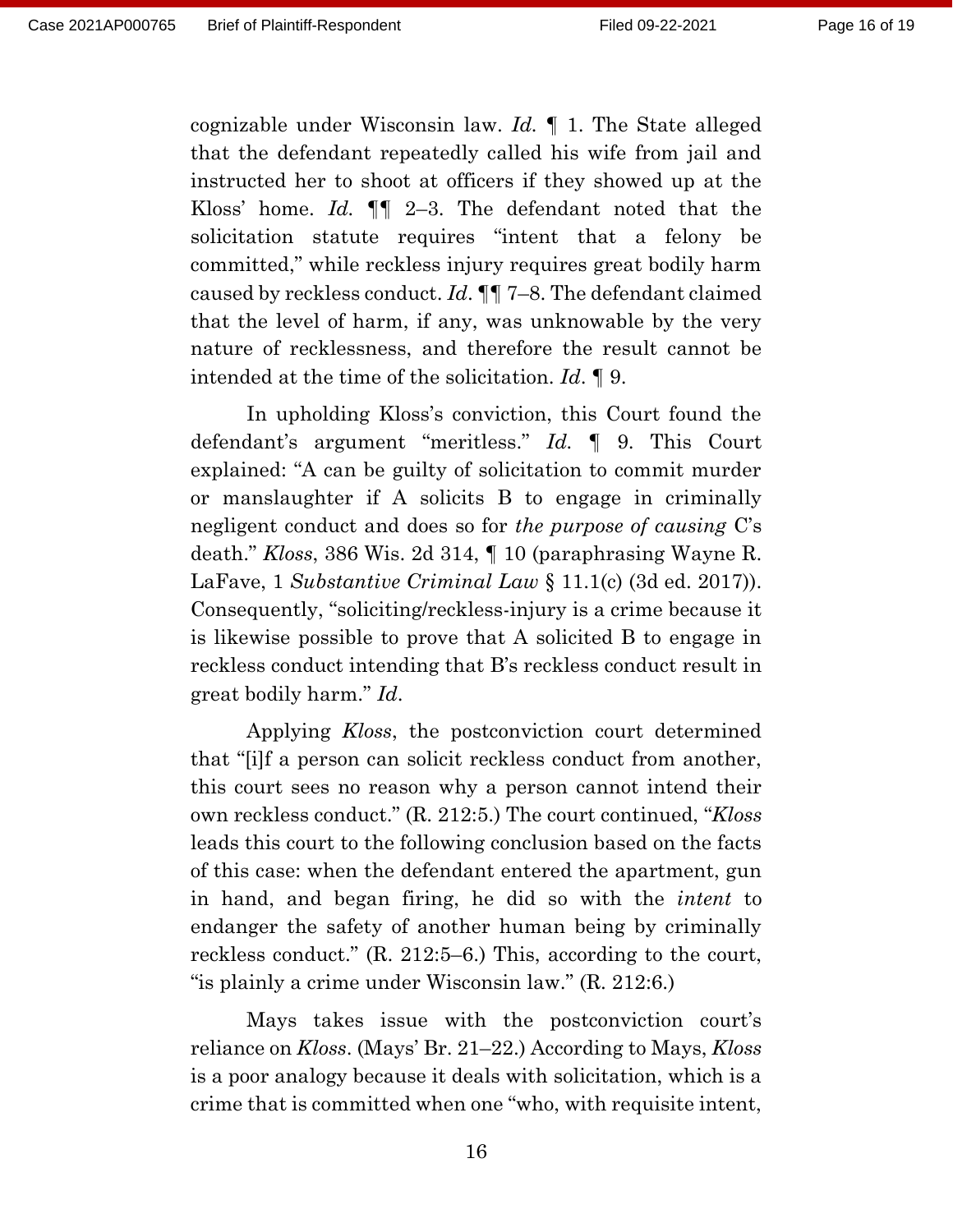merely advises another to commit a crime." (Mays' Br. 22–23.) Here, Mays argues, "[t]he acts and intent are both by the same actor." (Mays' Br. 23.) This is a distinction without a difference. The outcome in this case, using a reckless statute as the underlying crime for a burglary, creates the exact same situation raised in *Kloss*—a claim that a crime did not exist due to interplay between an intentional element in one statute and a reckless action in another. The outcome is the same. Just like the reckless actions intentionally solicited in *Kloss*, Mays intended reckless actions form the basis for a crime under Wisconsin law.

# **C. There is no prohibition on charging felony murder with an underlying felony of armed burglary based on reckless endangerment.**

Finally, while Mays notes that he "can find no Wisconsin case addressing a burglary charge based on intent to commit a felony where such felony did not itself require specific intent." (Mays' Br. 20.) Another way to say it is that Mays can find no case where this Court has done what he is asking this Court to do. And what Mays is asking this Court to do is to invent a prohibition in this State for charging a defendant with the crime of felony murder with the underlying felony of armed burglary. It should refuse to do so.

For all of the above reasons, the crime of felony murder with the underlying felony of armed burglary is a crime recognized under Wisconsin law.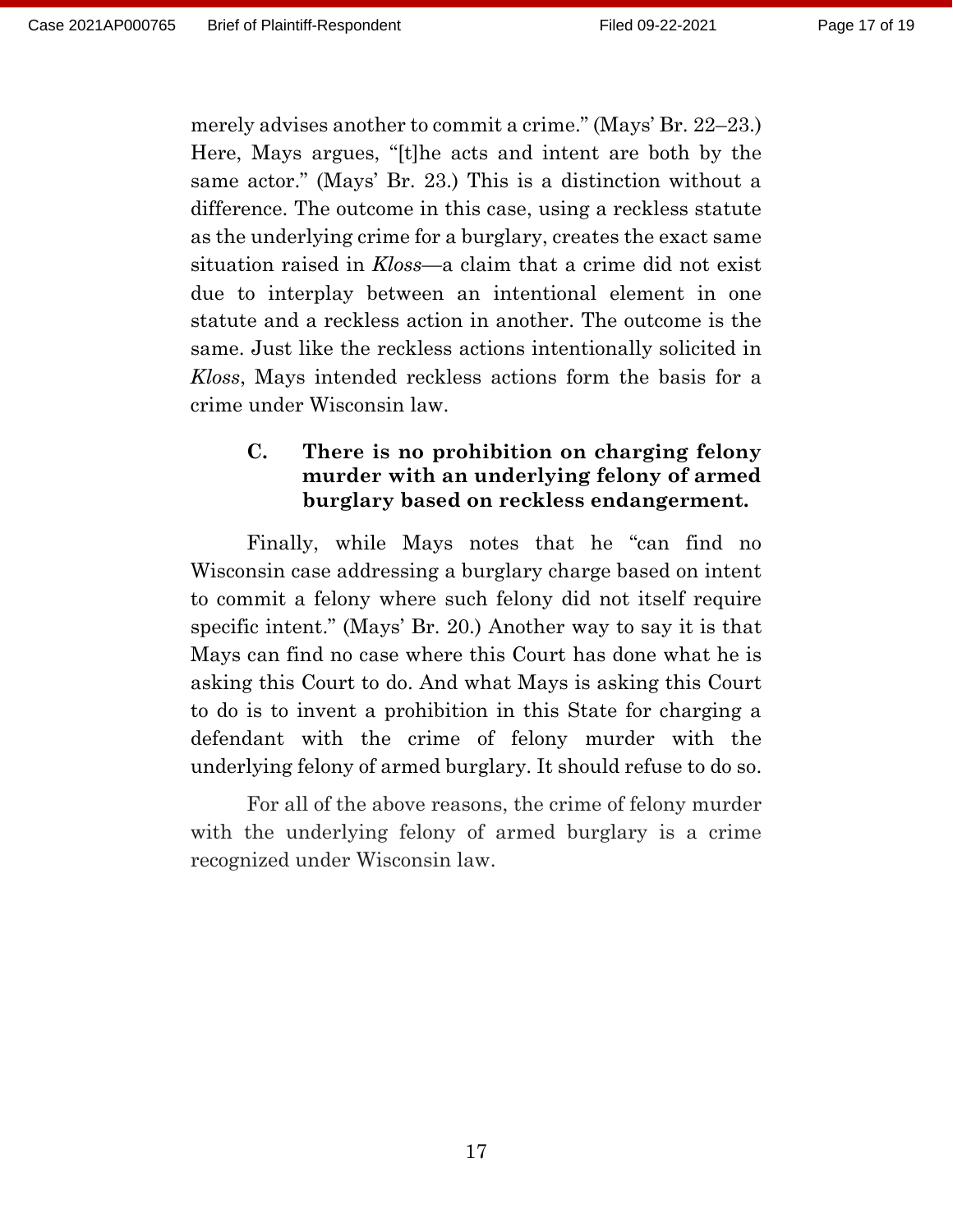### **CONCLUSION**

This Court should affirm the judgment of conviction and order denying postconviction relief.

Dated this 22nd day of September 2021.

Respectfully submitted,

JOSHUA L. KAUL Attorney General of Wisconsin

Electronically signed by:

Sara Lynn Shaeffer SARA LYNN SHAEFFER Assistant Attorney General State Bar #1087785

Attorneys for Plaintiff-Respondent

Wisconsin Department of Justice Post Office Box 7857 Madison, Wisconsin 53707-7857 (608) 266-5366 (608) 294-2907 (Fax) shaeffersl@doj.state.wi.us